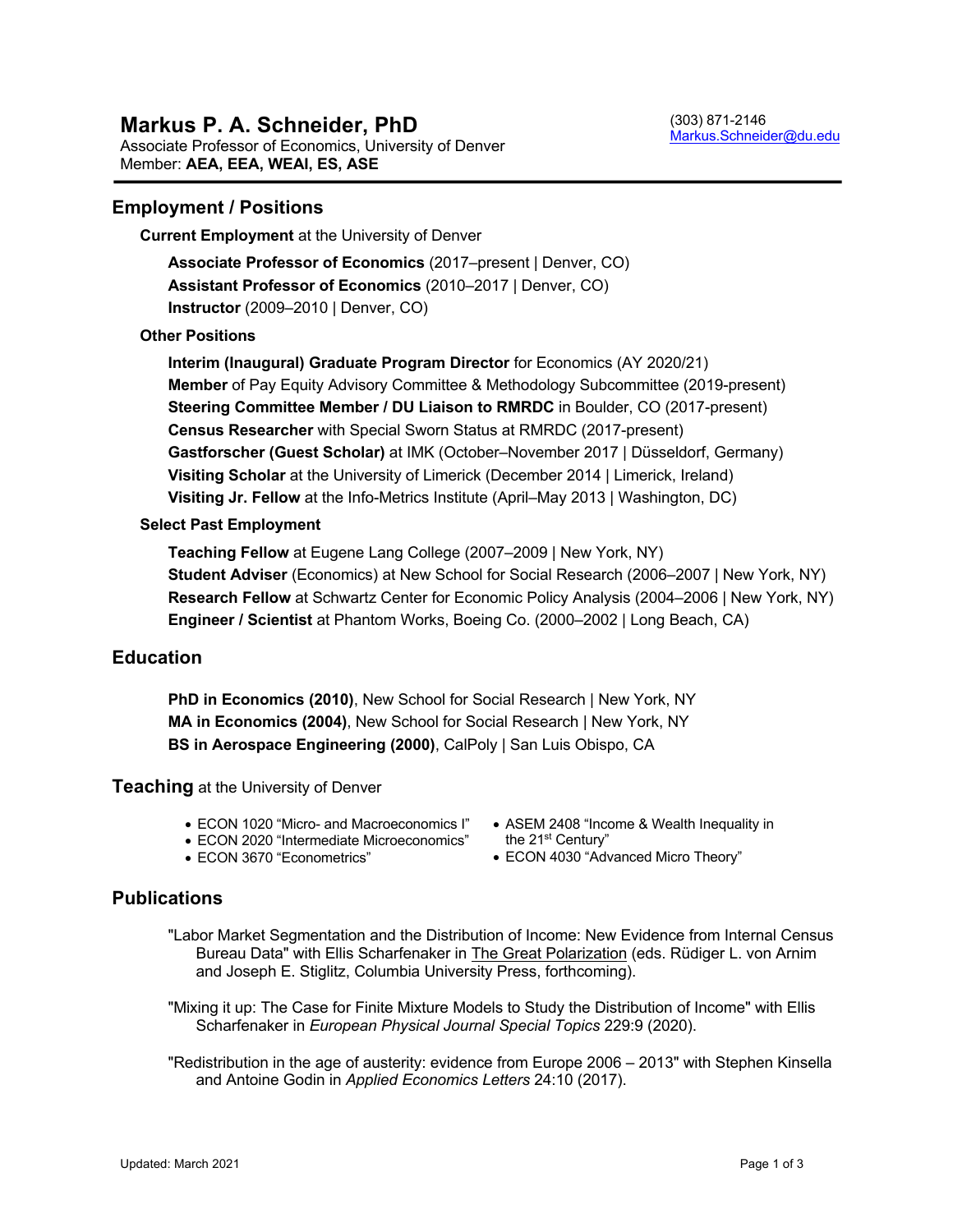- "Angus Deaton's Nobel Prize for confronting theory with facts" invited for publication in *Review of Political Economy* 28:4 (2016).
- "Changes in the profile of inequality across Europe since 2005: Austerity & redistribution" with Stephen Kinsella and Antoine Godin in *European Journal of Economics and Economic Policy: Intervention* 13:3 (2016).
- "A tale of two Ginis in the US, 1921-2012" with Daniele Tavani in *International Review of Applied Economics* 30:6 (2016).
- "Is inequality deadly and for whom? A Bayesian model averaging analysis" with Yavuz Yaşar in *The Social Science Journal* 53:3 (2016).
- "Revisiting the thermal and superthermal two-class distribution of incomes: A critical perspective" in *European Physical Journal B* 88:1 (2015).
- "Evidence for multiple labor market segments: An entropic analysis of US earned income, 1996- 2007" in *Journal of Income Distribution* 22:2 (2013).
- "Illustrating the implications of how inequality is measured: Decomposing earnings inequality by race and gender" in *Journal of Labor Research* 34:4 (2013).

# **Working Papers**

- "Labor Market Segmentation and the Distribution of Income: New Evidence from Internal Census Bureau Data" with Ellis Scharfenaker (lead author); University of Utah WP 2019-08
- "Do women do it differently? Gender differences in the management of Vietnam's manufacturing firms" with Christine Ngo, Yavuz Yaşar, and Sumaiya Saif; revising to resubmit

"Correction & Addendum to 'A Tale of Two Ginis in the US, 1921 – 2012'" with Daniele Tavani

# **Funding for Research**

- o RPOF Grant (\$14,255): Access to the RMRDC; extends to all of DU (July 2020)
- o PROF Grant (\$30,000) w/ Christine Ngo (PI) and Yavuz Yaşar (July 2017)
- $\circ$  Internationalization (INTZ) Grants: \$1,400 (May 2016), \$600 (Jan. 2016), \$1,060 (Nov. 2017).
- o Rosenberry Fund Grants: \$489 (April 2016), \$739 (March 2017).
- o Faculty Research Fund (FRF) Grant: \$3,000 (April 2014).

### **Select Presentations**

- "Labor Market Segmentation & the Income Distribution: New Evidence from Internal Census Bureau Data" invited seminar at the U of New Mexico (Albuquerque, NM, March 2019)
- "Gender differences in the management of Vietnam's manufacturing firms" Eastern Economics Association Annual Meetings (New York, NY, March 2019)
- "Measuring Inequality A Brief Overview" joint workshop session w/ Steven Pressman, ASE Summer School (CSU Fort Collins, CO, June 2018)
- "Ungleichheit Warum Trump triumphiert" ("Inequality Why Trump triumphs") invited talk at the Österreicher Arbeiterkammer (Austrian Chamber of Labor, Vienna, November 2017)
- "Assessing the profile of inequality and why it matters" invited seminar at the University of